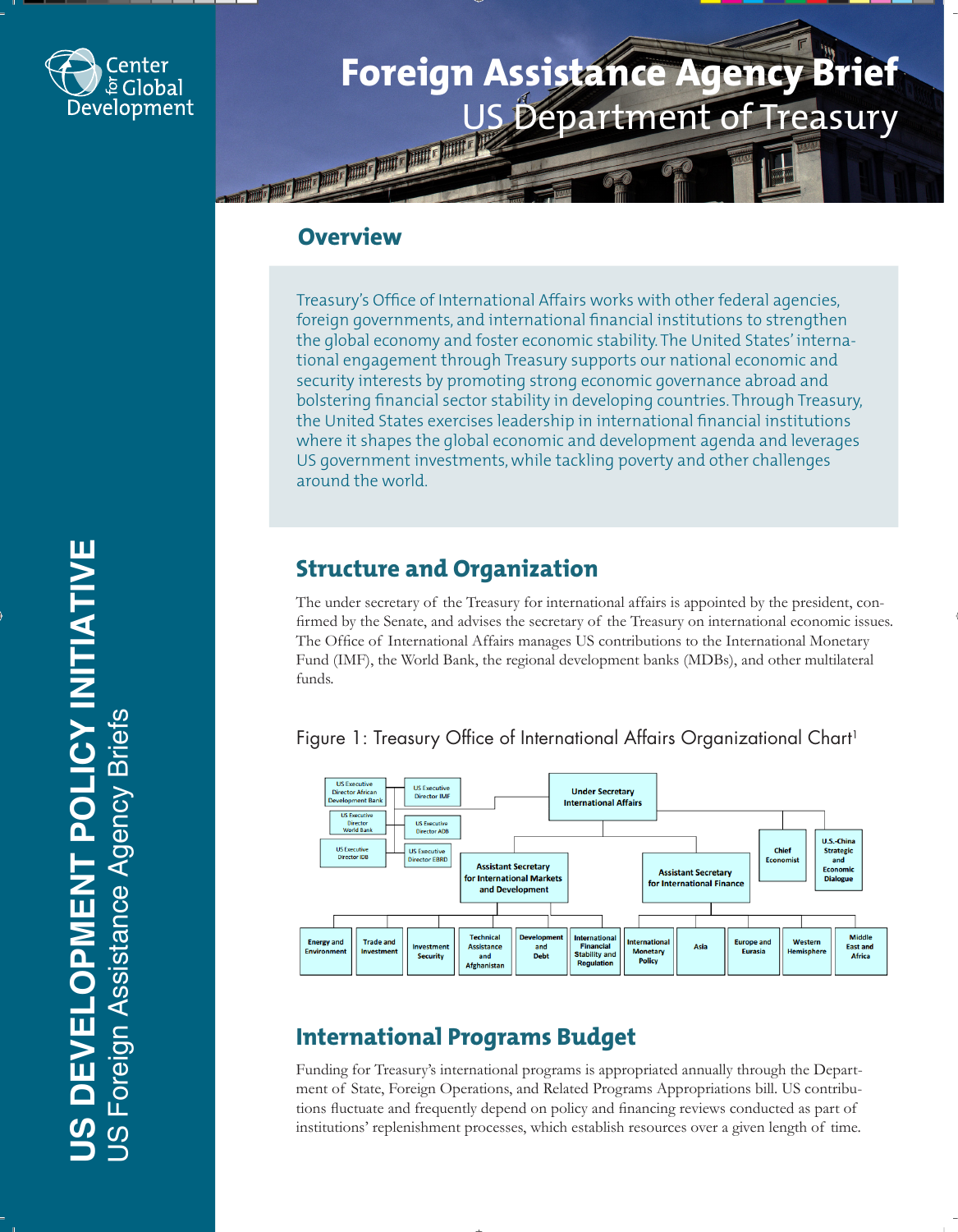#### Table 1: Budget Summary for "Core" Treasury International Programs (USD millions)2

|                                                              | <b>FY10</b>    | <b>FY11</b>              | <b>FY12</b> | <b>FY13</b>              | <b>FY14</b>              | <b>FY15</b> | <b>FY16</b><br>enact.    | <b>FY17</b><br>req. |
|--------------------------------------------------------------|----------------|--------------------------|-------------|--------------------------|--------------------------|-------------|--------------------------|---------------------|
| <b>Multilateral Development Banks</b>                        | 1,553          | 1,495                    | 1,959       | 2,044                    | 2,075                    | 2,000       | 1,817                    | 1,802               |
| International Development Association                        | 1,263          | 1,233                    | 1,325       | 1351                     | 1,355                    | 1,288       | 1,197                    | 1,384               |
| International Bank for Reconstruction and<br>Development     |                |                          | 117         | 181                      | 187                      | 187         | 187                      | 6                   |
| Inter-American Development Bank                              |                |                          | 75          | 107                      | 102                      | 102         | 102                      | 22                  |
| Inter-American Investment Corporation                        | 5              | 21                       | 5           | $\overline{\phantom{a}}$ | $\overline{\phantom{a}}$ | ÷,          | $\overline{\phantom{a}}$ |                     |
| Multilateral Investment Fund <sup>3</sup>                    | 25             | 25                       | 25          | 15                       | 6                        | 3           |                          |                     |
| Asian Development Bank                                       | ÷,             | 106                      | 107         | 101                      | 107                      | 107         | 6                        |                     |
| Asian Development Fund                                       | 105            | L.                       | 100         | 95                       | 110                      | 105         | 105                      | 99                  |
| African Development Bank                                     |                | $\overline{a}$           | 32          | 31                       | 32                       | 32          | 34                       | 32                  |
| African Development Fund                                     | 155            | 110                      | 173         | 163                      | 176                      | 176         | 176                      | 214                 |
| North American Development Bank                              |                | $\overline{\phantom{a}}$ | ÷,          | $\overline{\phantom{a}}$ | $\blacksquare$           | ÷,          | 10                       | 45                  |
| <b>International Funds and Programs</b> <sup>4</sup>         | 492            | 454                      | 490         | 505                      | 592                      | 402         | 464                      | 450                 |
| Global Agriculture and Food Security<br>Program <sup>5</sup> | $\overline{a}$ | 100                      | 135         | 128                      | 133                      |             | 43                       | 23                  |
| International Fund for Agricultural<br>Development           | 30             | 29                       | 30          | 29                       | 30                       | 30          | 32                       | 30                  |
| Clean Technology Fund                                        | 300            | 185                      | 185         | 175                      | 210                      | 185         | 171                      |                     |
| Strategic Climate Fund                                       | 75             | 50                       | 50          | 48                       | 75                       | 50          | 50                       |                     |
| Green Climate Fund                                           | ÷,             | $\bar{a}$                | $\sim$      | $\blacksquare$           | ÷,                       |             | ÷,                       | 250                 |
| <b>Global Environment Facility</b>                           | 87             | 90                       | 90          | 125                      | 144                      | 137         | 168                      | 147                 |
| <b>Technical Assistance</b>                                  | 25             | 25                       | 27          | 26                       | 24                       | 24          | 24                       | 34                  |
| Debt Relief <sup>7</sup>                                     | 40             | 50                       | 187         | 11                       |                          |             |                          |                     |

### **Activities**

**Shaping the Global Development Agenda:** Treasury's **Office of Development Policy and Debt** leads US engagement in the multilateral development banks (MDBs), which provide financial and technical assistance to developing countries to help them strengthen economic management and reduce poverty. MDBs use money contributed by member countries (including donor countries and developing countries) to support lending, grants, and technical assistance programs for infrastructure and other development projects. Most MDBs have two major funds: one that provides *non-concessional assistance*, including loans at market-based terms to middle-income governments, and another that provides *concessional assistance*, including grants and loans at below-market terms to low-income governments. These funds are often described as lending windows or facilities. In

addition to providing assistance to country governments, some MDBs make loans through their non-concessional window to private sector firms in middle-income countries.<sup>8</sup>

Multilateral channels allow the United States to take advantage of the MDBs' ability to borrow in capital markets, gain access to a range of lending instruments, and maintain a broad geographic reach and sectoral diversity. For these reasons, working through the MDBs increases the United States' opportunity to achieve positive development outcomes beyond what it can accomplish through bilateral channels. In addition, through commitments to the MDBs as either the largest or second largest shareholder, the United States reinforces its unique influence in shaping the global agenda.<sup>9</sup>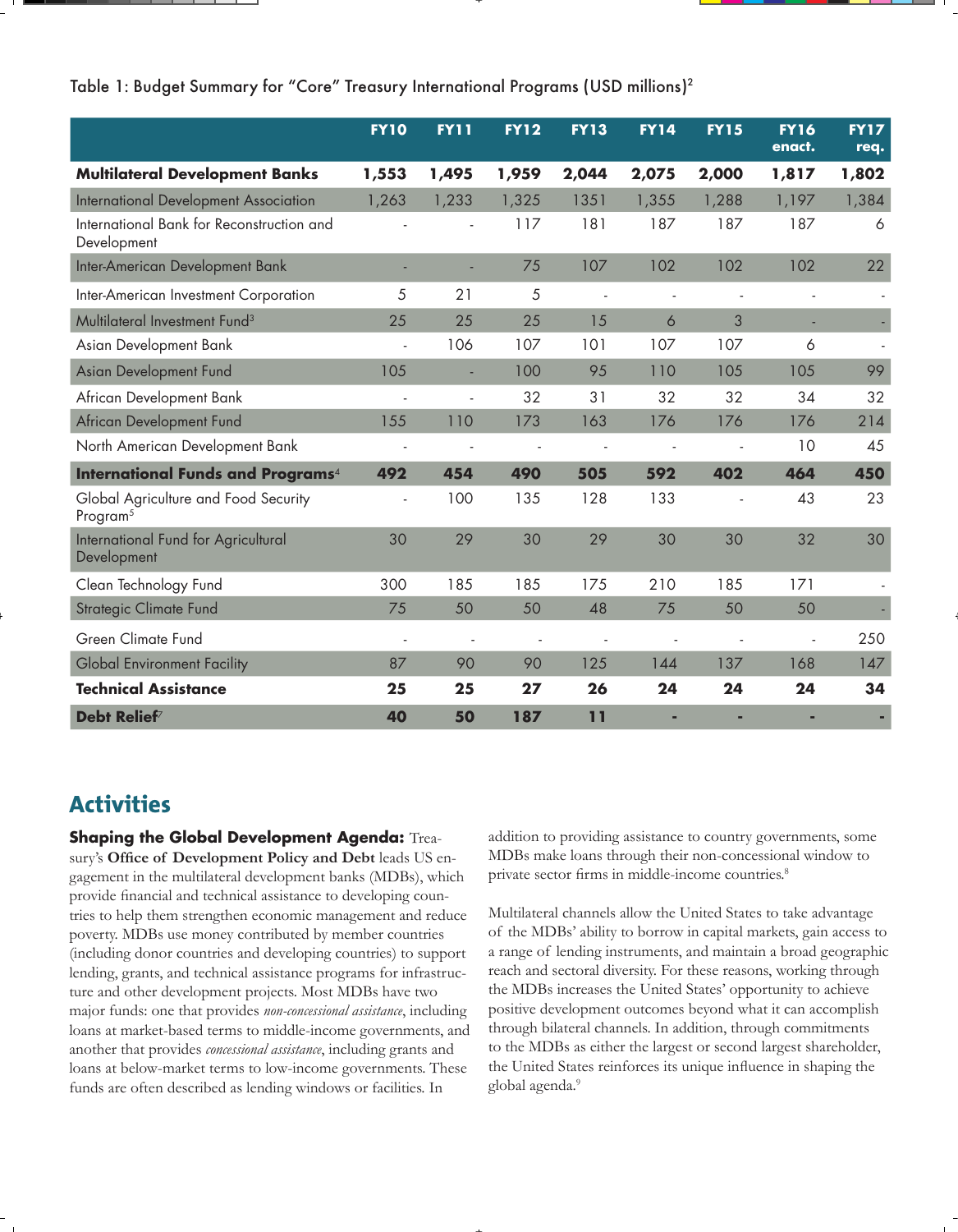#### Table 2: Overview of the MDBs

| <b>Multilateral Development Banks</b>                           | <b>Description</b>                                                                                                                                                                                                                                                                                                                                                                                                                                                                                                  | <b>US Voting</b><br><b>Share</b> | <b>US has largest</b><br>voting share?            |
|-----------------------------------------------------------------|---------------------------------------------------------------------------------------------------------------------------------------------------------------------------------------------------------------------------------------------------------------------------------------------------------------------------------------------------------------------------------------------------------------------------------------------------------------------------------------------------------------------|----------------------------------|---------------------------------------------------|
| International Bank for Reconstruction<br>and Development (IBRD) | The World Bank Group's IBRD offers non-concessional<br>loans and guarantees to middle-income countries and<br>selected creditworthy low-income countries.                                                                                                                                                                                                                                                                                                                                                           | 16.4%10                          | Yes                                               |
| <b>International Development</b><br>Association (IDA)           | The World Bank Group's IDA offers concessional loans to<br>low-income countries.                                                                                                                                                                                                                                                                                                                                                                                                                                    | 10%11                            | Yes                                               |
| Inter-American Development Bank<br>(IDB)                        | IDB offers non-concessional loans and guarantees to<br>middle-income countries and selected creditworthy low-in-<br>come countries in Latin American and the Caribbean.<br>IDB's windows include the Fund for Special Operations<br>(FSO), which offers concessional loans to low-income<br>countries in Latin American and the Caribbean, the<br>Inter-American Investment Corporation (IIC), and the<br>Multilateral Investment Fund (MIF), which offer loans to<br>private sector firms in developing countries. | 30%12                            | Yes                                               |
| North American Development Bank<br>(NADB)                       | NADB offers financing for environmental infrastructure<br>projects within the areas up to 100 km north and 300<br>km south of the US-Mexico border. <sup>13</sup>                                                                                                                                                                                                                                                                                                                                                   | 50%14                            | Equal voting<br>share with<br>Mexico              |
| Asian Development Bank (ADB)                                    | ADB offers non-concessional loans, equity investments,<br>and loan guarantees to middle-income countries and<br>selected creditworthy low-income countries in Asia.                                                                                                                                                                                                                                                                                                                                                 | 12.7%15                          | Second largest<br>voting share<br>behind Japan    |
| Asian Development Fund (ADF)                                    | ADF, an instrument of ADB, offers concessional loans and<br>grants to low-income countries in Asia.                                                                                                                                                                                                                                                                                                                                                                                                                 | 12.7%16                          | Second largest<br>voting share<br>behind Japan    |
| African Development Bank (AfDB)                                 | AfDB offers non-concessional loans, equity investments, and<br>loan guarantees to middle-income countries and selected<br>creditworthy low-income countries in Africa.                                                                                                                                                                                                                                                                                                                                              | $6.5\%$ <sup>17</sup>            | Second largest<br>voting share<br>behind Nigeria  |
| African Development Fund (AfDF)                                 | AfDF, an instrument of AfDF, offers concessional loans and<br>grants to low-income countries in Africa.                                                                                                                                                                                                                                                                                                                                                                                                             | 5.3%18                           | Second<br>largest voting<br>share behind<br>Japan |
| European Bank for Reconstruction<br>and Development (EBRD)      | EBRD offers non-concessional loans, equity investments,<br>and loan guarantees primarily to private sector firms in<br>developing countries in Europe, as well as some loans<br>to country governments in the region.                                                                                                                                                                                                                                                                                               | 10.13% <sup>19</sup>             | Yes                                               |

**Investing in Sustainable Development:** Treasury facilitates US commitments to select multilateral funds and programs. The United States contributes to two funds to address food insecurity: the Global Agriculture and Food Security Program, a multi-donor trust fund that finances country-led agriculture and food security investment strategies, complementing US bilateral efforts through the Feed the Future Initiative; and the International Fund for Agricultural Development, which provides low-interest loans and grants to finance rural agricultural development projects. The United States demonstrates its leadership and commitment to the fight against global hunger through engagement in these multi-donor funds.

Treasury's **Office of Environment and Energy** manages US interests and obligations in international funds and programs that advance access to energy and address important environmental challenges. Through guidance from this office, the United States seeks to improve global efforts to conserve critical ecosystems through the Global Environment Facility. Historically, Treasury has also made contributions to the World Bank's Climate Investment Funds, which include the Clean Technology Fund and the Strategic Climate Fund. In fiscal years 2016 and 2017, the administration requested funding through both Treasury and the Department of State to fulfill a pledge to the Green Climate Fund, a multilateral trust fund that provides support to developing countries to mitigate and adapt to climate change.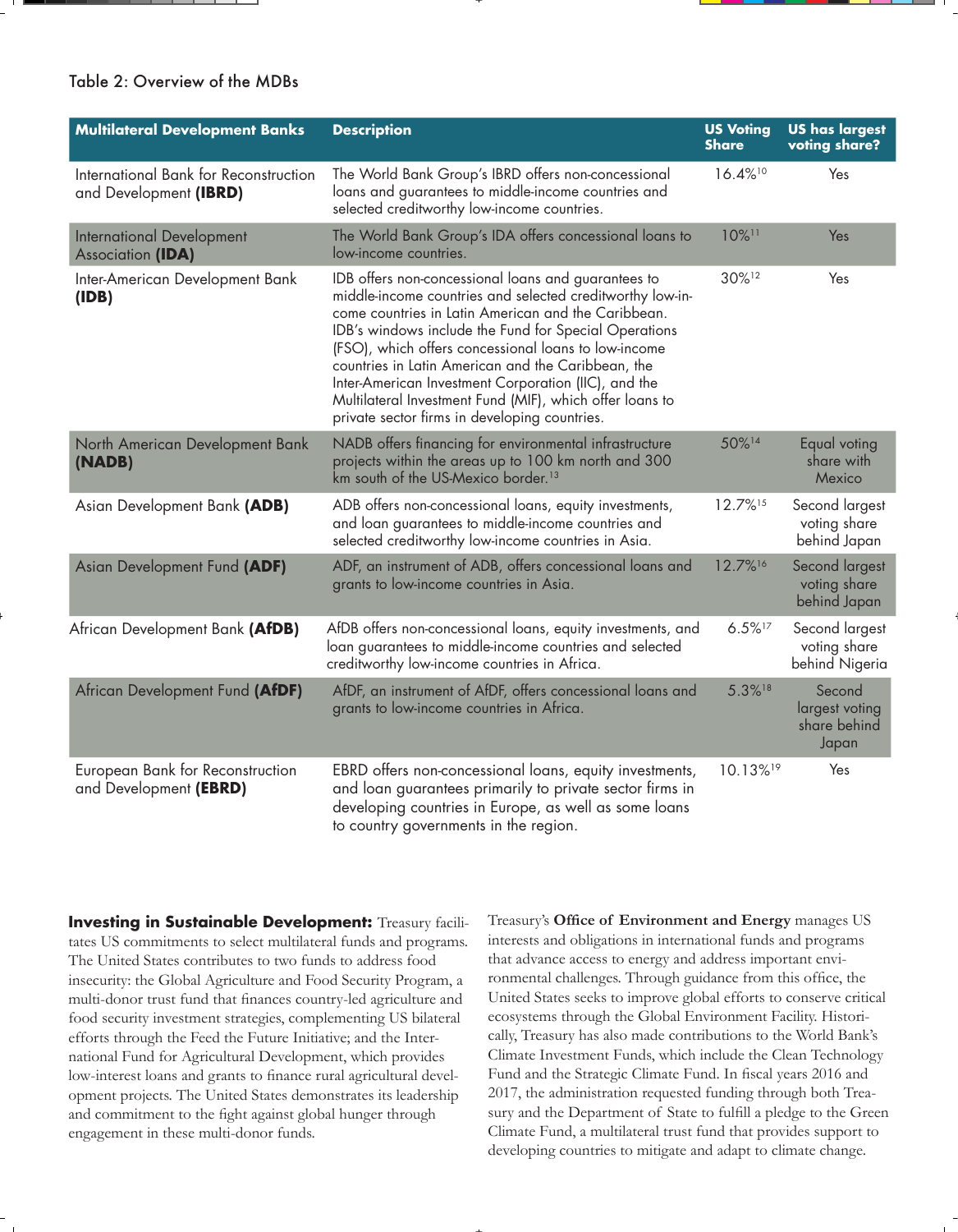#### **Building Financial Sector Capacity in Developing**

**Countries:** Treasury's **Office of Technical Assistance (OTA)** provides bilateral technical assistance by sending financial advisors to work with developing country governments to improve financial management practices. OTA's activities help countries become less reliant on foreign assistance by improving their capacity to manage public finances and strengthening countries' financial sectors.

This technical assistance helps countries improve *domestic revenue mobilization* (DRM)*,* the process of countries transparently raising their own funds, and adopt sound public financial management practices. OTA approaches DRM systematically by leveraging the office's areas of expertise, including revenue policy, budgeting, and debt management.<sup>20</sup> Additionally, OTA has recently ramped up projects providing technical assistance to strengthen anti-money laundering/countering the financing of terrorism policies. As of December 2016, OTA was operating nearly 100 projects in 50 countries.<sup>21</sup>

From 2005 to 2015, public domestic finance increased from \$838 billion to approximately \$1.86 trillion in developing countries, offering additional resources for social service delivery, public security, and physical infrastructure.<sup>22</sup> Leveraging targeted aid to catalyze countries' domestic revenue furthers US national interests. Regimes with strong financial sector governance contribute to global financial sector stability and growth and can support achievement of broader national security goals.

**Promoting Financial Stability:** Treasury's **Office of International Monetary Policy and Office of International Financial Stability and Regulation** lead US engagement in the International Monetary Fund (IMF), an organization of 188 member countries that promotes the stability of the international monetary system. A complement to other international financial institutions that focus primarily on poverty reduction and development, the IMF has a distinct role in overseeing the global financial system to ensure its effective operation.

The IMF's core responsibility is to assist member countries in addressing balance-of-payments problems, which arise when a country lacks sufficient financing to both meet international payments and maintain reserves. The IMF employs lending mechanisms similar to those of multilateral institutions, although unlike development banks the IMF does not lend for specific projects. It provides temporary support to member countries, not just the least developed, to boost foreign exchange reserves, help mitigate financial and economic shocks, and protect against natural disasters. The IMF also carries out technical assistance and financial surveillance activities that help strengthen underlying economic fundamentals of member countries and the global financial systems at large.23

The secretary of Treasury serves as US governor to the IMF, and the United States is the single largest shareholder, with a 16.53 percent share of the votes. The IMF obtains most of its financial resources through quota subscriptions from member countries.

**Facilitating Diplomatic Engagement:** Treasury leads US bilateral diplomatic engagement with developing countries aimed at strengthening economic governance. Through the **Offices of African Nations**, **East Asia**, **Europe and Eurasia**, **Middle East and North Africa**, **South and Southeast Asia**, and the **Western Hemisphere**, Treasury officials meet with counterparts abroad, convening economic and financial dialogues.<sup>24</sup> Representatives from Treasury provide economic policy guidance on issues ranging from bolstering regional infrastructure to advancing policy measures that support open trade and investment climates. These dialogues further contribute to the maintenance and strengthening of US bilateral relationships.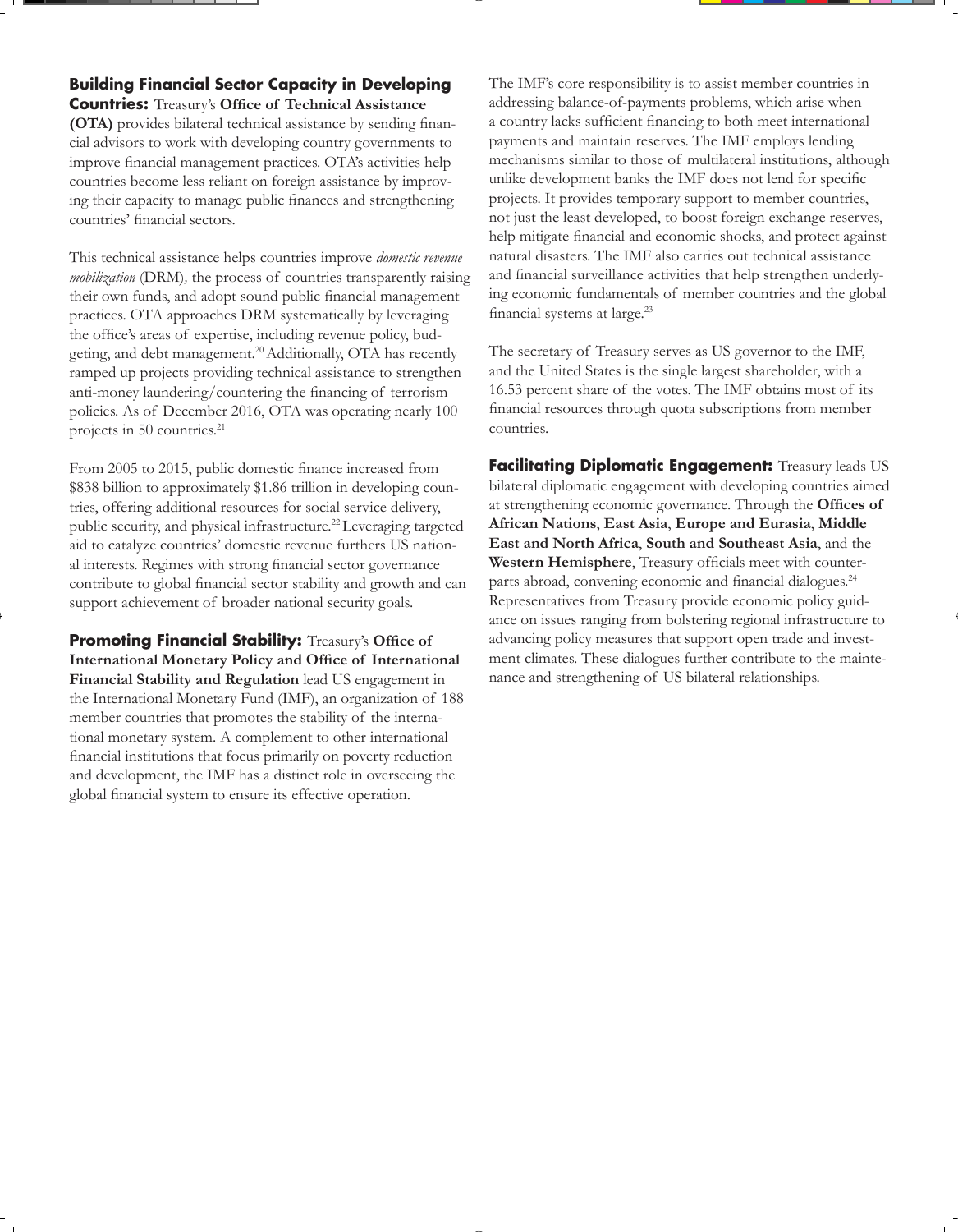# **Endnotes**

- 1. Adapted from U.S. Department of Treasury to include the Office of International Monetary Policy and Office of International Financial Stability and Regulation. Formerly the Office of International Monetary and Financial Policy, it split into two offices in the summer of 2016.
- 2. U.S. Department of Treasury, "U.S. Department of the Treasury International Programs Congressional Justifications for Appropriations," (U.S. Department of Treasury, 2016).
- 3. The Multilateral Investment Fund is part of the Inter-American Development Bank Group and primarily provides technical assistance to the private sector in Latin American and the Caribbean.
- 4. The President's FY2017 budget request also included \$12.5 million for the Central America and Caribbean Catastrophe Risk Insurance Program, and \$20 million for a World Bank Global Infrastructure Facility.
- 5. USAID provided funds for GAFSP in FY2010 and FY2015.
- 6. The FY2017 budget request for the Treasury Department includes \$250 million to commit towards the US pledge to the Green Climate Fund (GCF), a multilateral trust fund that provides support to developing countries to mitigate and adapt to climate change. The FY2017 request for the State Department includes \$500 million for the GCF—for a combined total of \$750 million. In FY2016, the administration's budget request included a \$150 million contribution to the GCF through Treasury and a \$350 million commitment through the State Department. While Congress did not appropriate funding for the GCF in either fiscal year, the State Department transferred \$500 million from the Economic Support Fund to the GCF. U.S. Department of Treasury, "U.S. Department of the Treasury International Programs Congressional Justification for Appropriations - FY2017" (U.S. Department of Treasury, 2016).
- 7. Until 2013, the budget included funding to meet potential US bilateral debt relief commitments under the Heavily Indebted Poor Country framework, as well as for Multilateral Debt Relief Initiative commitments. U.S. Department of Treasury, "U.S. Department of the Treasury International Programs Congressional Justification for Appropriations- FY2013," (U.S. Department of Treasury, 2012).
- 8. The African Development Bank, Asian Development Bank, and Inter-American Development Bank provide loans to private sector firms. Rebecca M. Nelson, "Multilateral Development Banks: Overview and Issues for Congress," CRS Report (Congressional Research Service, December 2, 2015).
- 9. Scott Morris and Madeleine Gleave, "Realizing the Power of Multilateralism in US Development Policy," in White House and the World 2016 Briefing Book (Center for Global Development, 2015).
- 10. Corporate Secretariat, "International Bank for Reconstruction and Development Subscriptions and Voting Power of Member Countries," (World Bank Group, March 7, 2017).
- 11. Inter-American Development Bank, "Capital Stock and Voting Power," Inter-American Development Bank, February 2009.
- 12. Ibid.
- 13. Rebecca M. Nelson, "Multilateral Development Banks: U.S. Contributions FY2000-FY2015," CRS Report (Congressional Research Service, November 3, 2015).
- 14. U.S. Department of Treasury, "U.S. Department of the Treasury International Programs Congressional Justification for Appropriations - FY2017," 20.
- 15. Asian Development Bank, "Annual Report 2015 Members, Capital Stock, and Voting Power," (Asian Development Bank Group, 2016).
- 16. Martin A. Weiss, "The Asian Development Bank," CRS Report (Congressional Research Service, February 12, 2004).
- 17. African Development Bank, "Distribution of Voting Power by Executive Director," (African Development Bank Group, December 31, 2016).
- 18. African Development Fund, "Distribution of Voting Power of Executive Directors as of 30 September 2016," (African Development Bank Group, September 30, 2016).
- 19. European Bank for Reconstruction and Development, "Financial Report 2015," (European Bank for Reconstruction and Development, 2015.)
- 20. U.S. Department of Treasury, "Department of the Treasury International Affairs Technical Assistance 2015 Report to Congress," (U.S. Department of Treasury, 2016).
- 21. U.S. Department of Treasury, "OTA Projects (as of 12/31/2016)," (U.S. Department of Treasury, December 31, 2016).
- 22. Casey Dunning, "Time for US to Ramp Up Efforts on Domestic Resource Mobilization," Center For Global Development, US Development Policy, (April 21, 2015).
- 23. Jenny Ottenhoff, "International Monetary Fund (ABCs of the IFIs Brief)," CGD Brief, (September 23, 2011).
- 24. Treasury leads US engagement in the G-20, the US-China Strategic and Economic Dialogue, the US-India Economic and Financial Partnership, the Asia-Pacific Economic Cooperation forum, the Association of Southeast Asian Nations, and others.